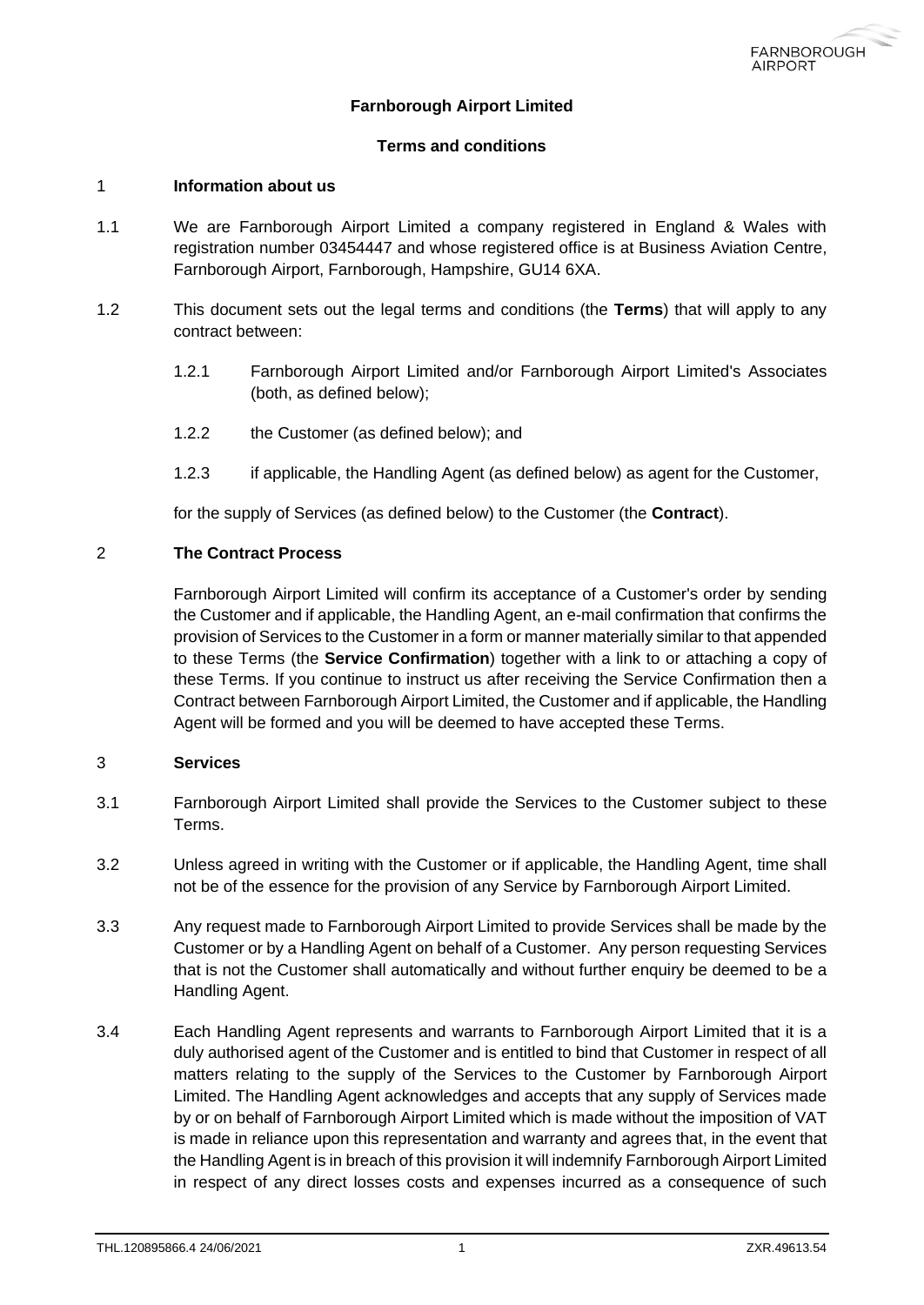breach, and will forthwith pay to Farnborough Airport Limited the full amount of any applicable VAT and any penalties associated therewith.

### 4 **Charges and payment**

- 4.1 The Customer or if applicable, the Handling Agent, as agent of the Customer shall pay the appropriate Charges in consideration of the provision of Services.
- 4.2 All Charges are due and payable upon demand and in any event (whether a demand has been made or not) before the Aircraft departs from Farnborough Airport Limited's control unless otherwise agreed in advance and in writing.
- 4.3 All Charges are exclusive of VAT. If VAT is chargeable in respect of all or any of the amounts paid to Farnborough Airport Limited under the Contract, the Customer or if applicable, the Handling Agent, as agent of the Customer shall, upon receipt of a valid VAT invoice, pay to Farnborough Airport Limited such VAT at the rate for the time being and from time to time properly chargeable, in respect of the relevant supply of goods or Services by Farnborough Airport Limited. Reference to VAT includes reference to any other applicable taxes or levy.
- 4.4 If any Charge shall not be paid when due, Farnborough Airport Limited may (without prejudice to any other right or remedy):
	- 4.4.1 charge interest thereon calculated daily from the date upon which the Charge first became due until the date of actual payment at the equivalent of the base rate of Lloyds Bank PLC plus 4%; or
	- 4.4.2 not provide any further Services or part of the Services.
- 4.5 Farnborough Airport Limited may require the payment of a deposit (of such amount as Farnborough Airport Limited may consider appropriate in its absolute discretion) to be paid by the Customer or if applicable, the Handling Agent, as agent of the Customer in respect of any Charges prior to Farnborough Airport Limited providing or agreeing to provide any Service.
- 4.6 The method of payment shall be agreed between Farnborough Airport Limited and Customer or if applicable, the Handling Agent.
- 4.7 All Charges are payable by the Customer or if applicable, the Handling Agent, as agent of the Customer without any right of set off, notwithstanding any claim (howsoever founded) the Customer or if applicable, the Handling Agent, may have against Farnborough Airport Limited.
- 4.8 Farnborough Airport Limited may set off any outstanding Charges against any deposit received from the Customer or if applicable, the Handling Agent (whether or not paid in respect of the charges concerned).
- 4.9 Farnborough Airport Limited will charge the Customer's or if applicable, the Handling Agent's credit or debit card for all outstanding Charges.

### 5 **The Customer's obligations**

<span id="page-1-0"></span>5.1 The Customer and if applicable, the Handling Agent, shall: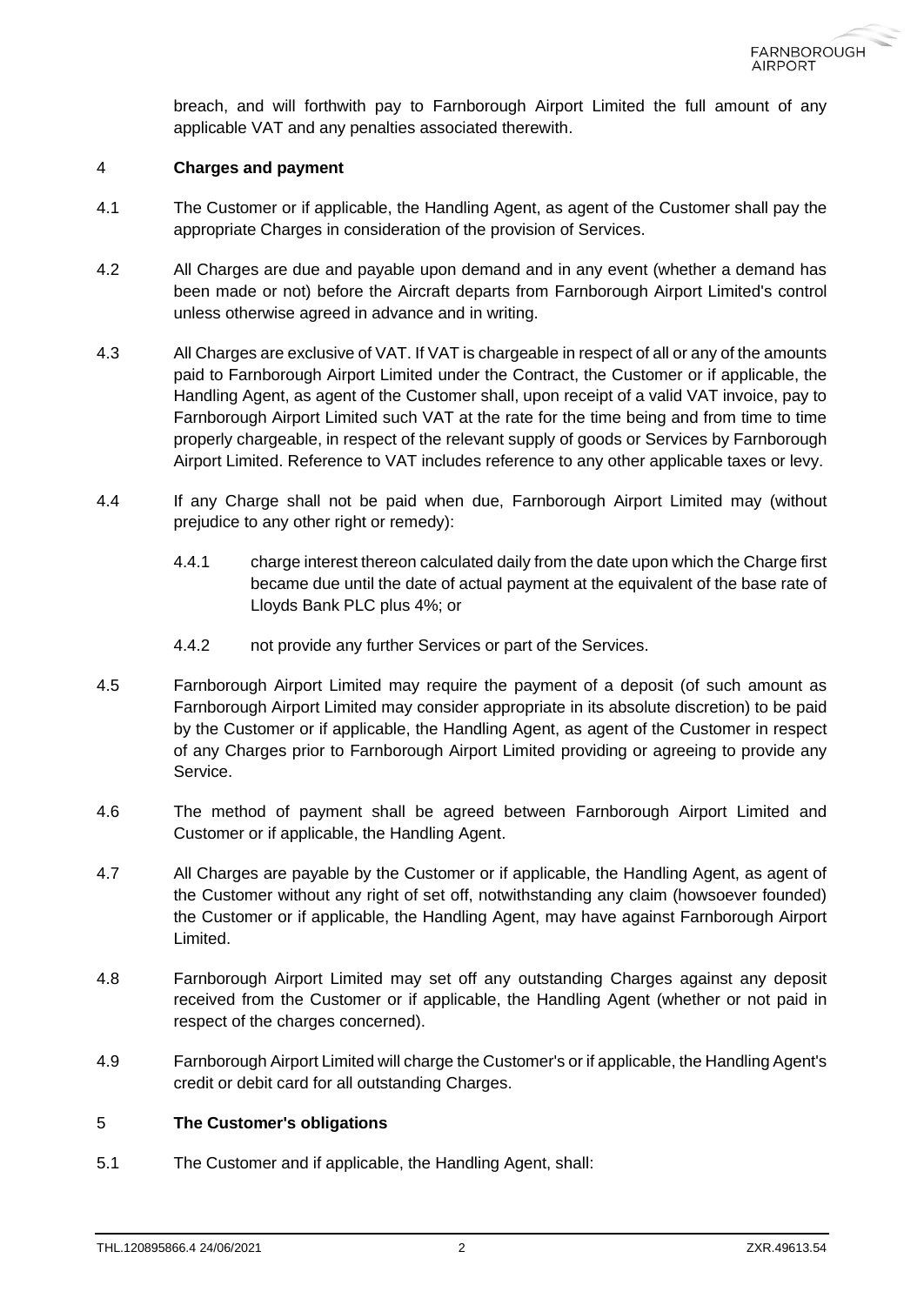- 5.1.1 obtain and at all times comply with and maintain all necessary permits, licences and authorisations required for the Customer to enter into the Contract and receive the Services;
- 5.1.2 co-operate with and provide all reasonable assistance to Farnborough Airport Limited in all matters relating to the Services;
- 5.1.3 instruct their staff and agents to co-operate with and assist Farnborough Airport Limited;
- 5.1.4 provide to Farnborough Airport Limited such information and documentation as Farnborough Airport Limited reasonably requires;
- 5.1.5 acknowledge that Ground Service Equipment is to be solely operated by Farnborough Airport staff;
- 5.1.6 perform due diligence on aircraft ownership for all parking and hangar contracted aircraft. A statement from the operator confirming that Ultimate Beneficial Owner or any passenger on the aircraft is not part of any UK sanctions is required, and;
- 5.1.7 perform due diligence on any passenger passing through Farnborough Airport, to ensure that they are not listed or part of any UK sanctions.
- 5.2 Farnborough Airport Limited may charge the Customer or if applicable, the Handling Agent, as agent of the Customer for any additional costs and expenses incurred by Farnborough Airport Limited and caused by changes in the Customer's or if applicable, the Handling Agent's instructions, failure to provide instructions, or failure to comply with clause [5.1.](#page-1-0)
- 5.3 It is the Customer's responsibility to ensure that SAF is suitable for its aircraft and Farnborough Airport accepts no liability for any issues arising from SAF not being suitable for the Customer's intended use.
- 5.4 The Customer shall indemnify Farnborough Airport Limited against all losses (including any consequential loss or damage), damages, claims, costs, demands, acts or omissions whatsoever arising out of the breach of any Environmental Laws by the User including but not limited to pollution resulting from spillages, venting or loss of control of any oil, fuel or other liquids or gases and any other Environmental Loss. Such indemnity shall include the cost and expense arising from or relating to cleaning or making safe any spillages of waste, dangerous substances, or other materials (including aviation fuels) whether arising from or relating to acts or omissions of the Customer or third parties acting on its behalf.

# <span id="page-2-0"></span>6 **Lien**

- 6.1 Farnborough Airport Limited shall have a continual lien both particular and general for any Charges (including any interest payable thereon) of whatsoever nature and whensoever incurred which shall be or become due and payable to Farnborough Airport Limited upon either:
	- 6.1.1 any aircraft (including its parts and accessories) in respect of which the Charges were incurred (whether or not incurred by the person who is the operator or owner at the time when the lien is exercised); or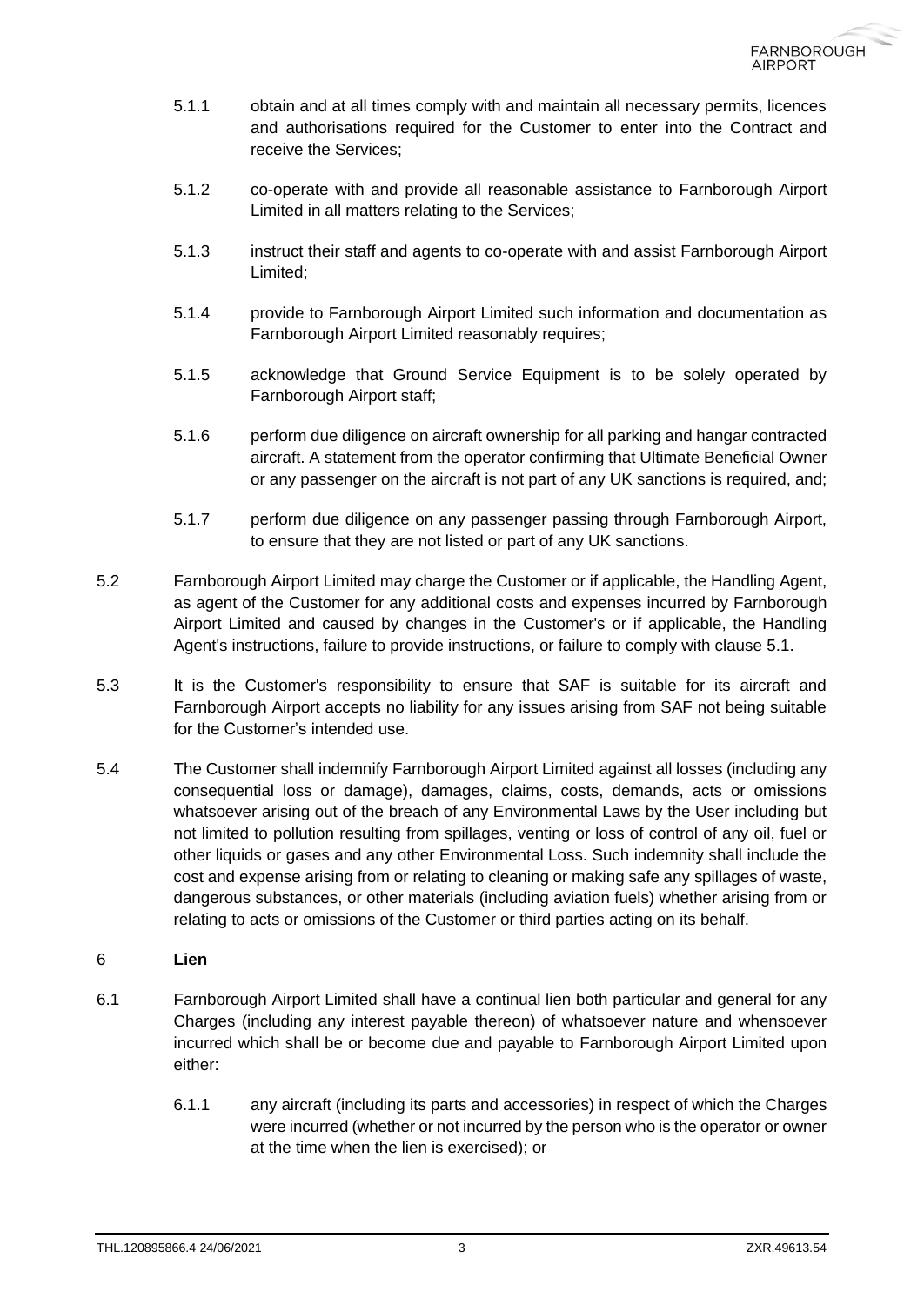- 6.1.2 in the case of Charges incurred by the Customer or if applicable, the Handling Agent, any aircraft (including its parts and accessories) operated or owned by Customer at the time when the lien is exercised whether or not the Charges were incurred in respect of the aircraft, parts or accessories concerned.
- 6.2 The said lien shall not be lost by reason of any aircraft part or accessory departing from Farnborough Airport Limited's control but shall continue and be exercisable at any time when the aircraft, part or accessory concerned returns to Farnborough Airport Limited's control or land so long as any Charges (including interest) remain unpaid.
- 6.3 Should the payment of any such Charges or interest not be made to Farnborough Airport Limited within 14 days after a letter demanding payment has been sent by post addressed to the registered owner of the aircraft at any place where he carries on business, then, in addition to any rights which Farnborough Airport Limited might have at law, Farnborough Airport Limited may from time to time and in such manner as it thinks fit in its absolute discretion sell the aircraft and any of its parts or accessories in order to satisfy any such lien.

### <span id="page-3-3"></span>7 **Termination**

- 7.1 Notwithstanding clause [7.2,](#page-3-0) Farnborough Airport Limited may terminate the Contract immediately by written notice to the Customer or if applicable, the Handling Agent, if the Customer or if applicable, the Handling Agent, does not pay the deposit by the date specified in the Service Confirmation or elsewhere.
- <span id="page-3-0"></span>7.2 Without prejudice to its other rights or remedies Farnborough Airport Limited may terminate the Contract by written notice to the Customer or if applicable, the Handling Agent, if:
	- 7.2.1 the Customer or if applicable, the Handling Agent, commits a material breach of its obligations under the Contract and (where the breach is capable of being remedied) that breach has not been remedied within 10 (ten) Business Days following receipt of written notice giving particulars of the breach and requiring it to be remedied; or
	- 7.2.2 the circumstances set out in clause [11](#page-5-0) apply.
- <span id="page-3-1"></span>7.3 Termination or expiry of Contract shall not affect any rights or obligations which may have accrued prior to termination or expiry. The obligations of each party set out in any clause intended to survive such termination or expiry, including this [7.3](#page-3-1) and clauses [6](#page-2-0) (Lien), [8](#page-3-2) (Liability), [9](#page-4-0) (Dispute Resolution) and [16](#page-6-0) (Governing law and jurisdiction) shall continue in full force and effect notwithstanding termination or expiry of the Contract.

# <span id="page-3-2"></span>8 **Liability**

- 8.1 Subject to clause [8.3](#page-4-1) but otherwise notwithstanding any other provision of these Terms, neither party shall be liable to the other party or to any third party, whether in contract (including under any indemnity or warranty), in tort (including negligence) under any statute or otherwise for or in respect of any indirect or consequential loss.
- 8.2 Subject to clause [8.3](#page-4-1) and to the maximum extent permitted by law, Farnborough Airport Limited's aggregate liability, whether in contract (including under any indemnity or warranty), in tort (including negligence) under any statute or otherwise under or in connection with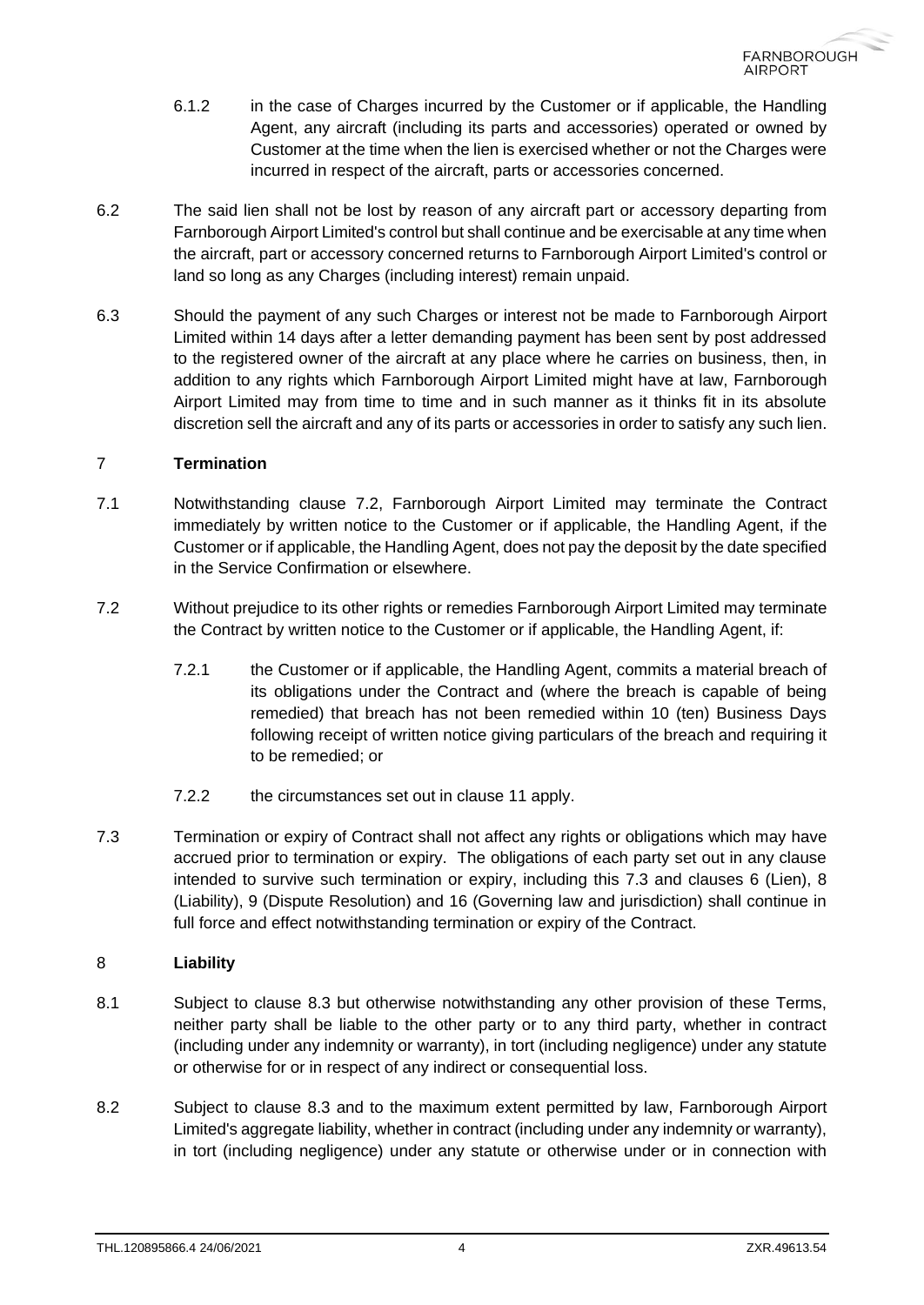these Terms or the provision of the Services shall be limited to a maximum sum of £50 million.

- <span id="page-4-1"></span>8.3 The limits on liability set out in these Terms including in this clause [8](#page-3-2) shall not apply in respect of:
	- 8.3.1 any liability for death or personal injury resulting from a party's negligence;
	- 8.3.2 any liability for fraud or fraudulent misrepresentation by a party;
	- 8.3.3 any other liability to the extent which it cannot be lawfully excluded.
- 8.4 The Customer shall indemnify Farnborough Airport Limited against any claims, liabilities, cost and expenses in connection with Customer's operation of the Aircraft or the arrest detention, confiscation, forfeiture or seizure of the Aircraft other than by Farnborough Airport Limited.
- 8.5 The Customer shall indemnify Farnborough Airport Limited against all losses (including any consequential loss or damage), damages, claims, costs, demands, acts or omissions whatsoever arising out of the breach of any Environmental Laws by the Customer including but not limited to pollution resulting from spillages, venting or loss of control of any oil, fuel or other liquids or gases and any other Environmental Loss. Such indemnity shall include the cost and expense arising from or relating to cleaning or making safe any spillages of waste, dangerous substances, or other materials (including aviation fuels) whether arising from or relating to acts or omissions of the Customer or third parties acting on its behalf.

# <span id="page-4-0"></span>9 **Dispute Resolution**

- <span id="page-4-2"></span>9.1 The parties shall resolve any dispute in relation to any aspect of, or failure to agree any matter arising in relation to, the Contract or any document agreed or contemplated as being agreed pursuant to the Contract (a **Dispute**) by first attempting to resolve such Dispute informally through discussion by the Customer's Representative and Farnborough Airport Limited's Representative, who shall meet with a view to resolving the Dispute.
- <span id="page-4-3"></span>9.2 If the individuals specified in clause [9.1](#page-4-2) cannot resolve the Dispute completely within five Business Days of the Dispute being referred to them then the Dispute shall promptly be referred by either party to the Chief Operating Officer of the Customer and the Director of Airport Operations of Farnborough Airport Limited who shall meet with a view to resolving the Dispute.
- 9.3 If, within ten Business Days of the Dispute having been referred to the individuals specified in clause [9.2](#page-4-3) no agreement has been reached, the dispute resolution process shall he deemed to have been exhausted in respect of the Dispute, and each party shall be free to pursue the rights granted to it by the Contract in respect of such Dispute without further reference to the dispute resolution process.
- 9.4 The provisions of this claus[e 9](#page-4-0) shall apply without prejudice to Farnborough Airport Limited's termination rights under clause [7.](#page-3-3)

# <span id="page-4-4"></span>10 **Insurance**

10.1 Customer shall: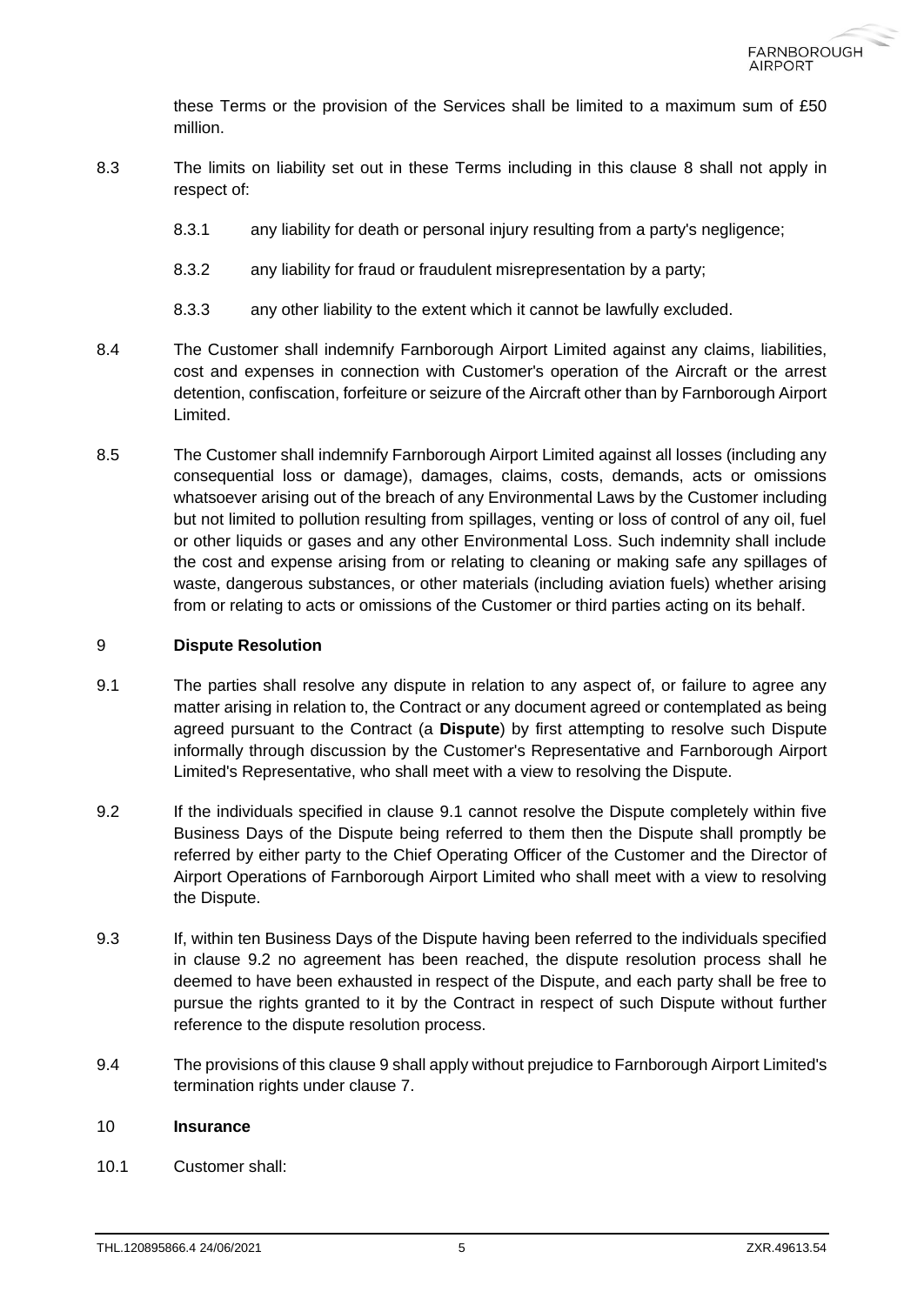- 10.1.1 be responsible at its own cost for insuring the Aircraft against all risks customarily insurable in respect of loss of or damage to such an aircraft, its engines, components and any spare parts, whether or not belonging to Customer, whilst such property shall be upon Farnborough Airport Limited's premises; and
- 10.1.2 have in effect and maintain liability insurance in respect of the Aircraft for a combined single limit in an amount of not less than £25 million (or equivalent) including aircraft third party legal liability insurance, passenger, baggage, cargo and general third party legal liability insurance.
- 10.2 The Customer shall maintain the insurance cover with a reputable insurer.
- 10.3 The Customer shall produce evidence to Farnborough Airport Limited on reasonable request of the insurance policies set out in this clause [10](#page-4-4) and payment of all premiums due on each policy.
- 10.4 The Customer warrants that nothing has or will be done or be omitted to be done which may result in any of the insurance policies set out in this clause [10](#page-4-4) being or becoming void, voidable or unenforceable.

### <span id="page-5-0"></span>11 **Force majeure**

Farnborough Airport Limited shall be exempt from any liability for any failure to perform its obligations in respect of the Services resulting from force majeure or any other cause outside of Farnborough Airport Limited's control including (but without limitation to) war, invasion, military force, revolution, insurrection, terrorism, fire, storms and acts of God, any delay in supply of materials, parts, tools or equipment beyond its control, labour disputes (including strikes and lock outs) whether threatened or actual and whether involving employees of Farnborough Airport Limited or others upon whom Farnborough Airport Limited may depend to fulfil its obligations and any statute, order or regulation issued by any government or local authority affecting Farnborough Airport Limited or any condition, bye-law, restriction or procedure imposed by the United Kingdom Ministry of Defence in respect of Farnborough Aerodrome. If such circumstances continue for a continuous period of more than six days, Farnborough Airport Limited may terminate the Contract by written notice to the Customer.

### 12 **Further assurances**

Each party shall from time to time execute such documents and perform such acts and things as may reasonably be required to give full effect to the provisions of the Contract and the transactions contemplated by it.

### 13 **Invalidity**

- 13.1 If any provision set out in these Terms is invalid or unenforceable under any law, the validity of the remainder of the Terms shall not be affected and such provision shall be deemed modified to the minimum extent necessary to make it consistent with applicable law.
- 13.2 The modified provision shall be enforceable and enforced, provided it does not impose on any party obligations or benefits that are materially greater than those provided under the original provision.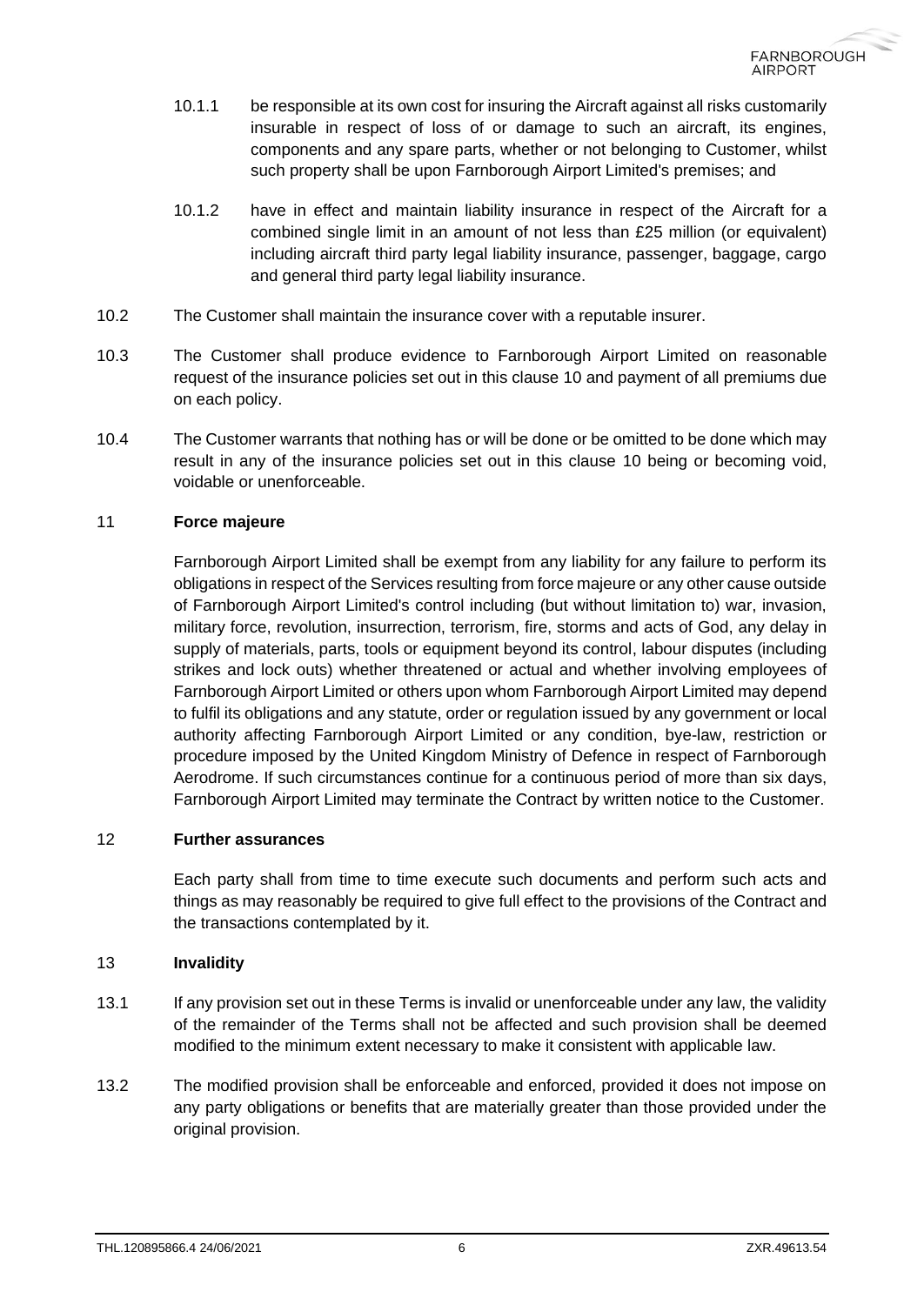### 14 **Third Party Rights**

Other than Farnborough Airport Limited's Group and Farnborough Airport Limited's Associates, a person who is not a party to the Contract has no right under the Contracts (Rights of Third Parties) Act 1999 to enforce any term of the Contract.

#### 15 **Waiver**

Farnborough Airport Limited's rights and remedies shall not be affected by any failure to exercise or delay in exercising any right or remedy or by the giving of any indulgence by Farnborough Airport Limited or by anything whatsoever except a specific waiver or release in writing Farnborough Airport Limited and any such waiver or release shall not prejudice or affect any other rights or remedies of Farnborough Airport Limited. No single or partial exercise of any right or remedy shall prevent any further or other exercise thereof or the exercise of any other right or remedy.

#### <span id="page-6-0"></span>16 **Governing law and Jurisdiction**

- 16.1 The Contract and any dispute or claim arising out of or in connection with the Contract or its subject matter or formation (including non-contractual disputes or claims) shall be governed by and construed in accordance with the law of England and Wales.
- 16.2 Each party irrevocably agrees, for the sole benefit of Farnborough Airport Limited that the courts of England and Wales shall have jurisdiction over any dispute or claim arising out of or in connection with the Contract or its subject matter or formation (including noncontractual disputes or claims), provided that:
	- 16.2.1 nothing in this clause shall limit the right of Farnborough Airport Limited to take proceedings against the Customer or if applicable, the Handling Agent, in any other court of competent jurisdiction, nor shall the taking of proceedings in any one or more jurisdictions preclude the taking of proceedings in any other jurisdictions, whether concurrently or not, to the extent permitted by the law of such other jurisdiction; and
	- 16.2.2 that any proceedings relating to any dispute or claim, arising out of or in connection with the Contract or its subject matter or formation (including noncontractual disputes or claims) instituted against Farnborough Airport Limited by the Customer or if applicable, the Handling Agent, shall be brought in the courts of England and Wales only.

# 17 **Definitions**

In these Terms, each of the following words shall have the following meanings:

**Aircraft** means the aircraft identified in the Service Confirmation.

**Associate** means any person, firm or company which is an associated company of Farnborough Airport Limited's Group within the meaning of sections 449 and 450 CTA 2010.

**Business Day** means a day other than a Saturday, Sunday or public holiday in England.

**Charges** means Farnborough Airport Limited's charges (including handling charges) as published from time to time (whether or not scheduled to these conditions) or as may be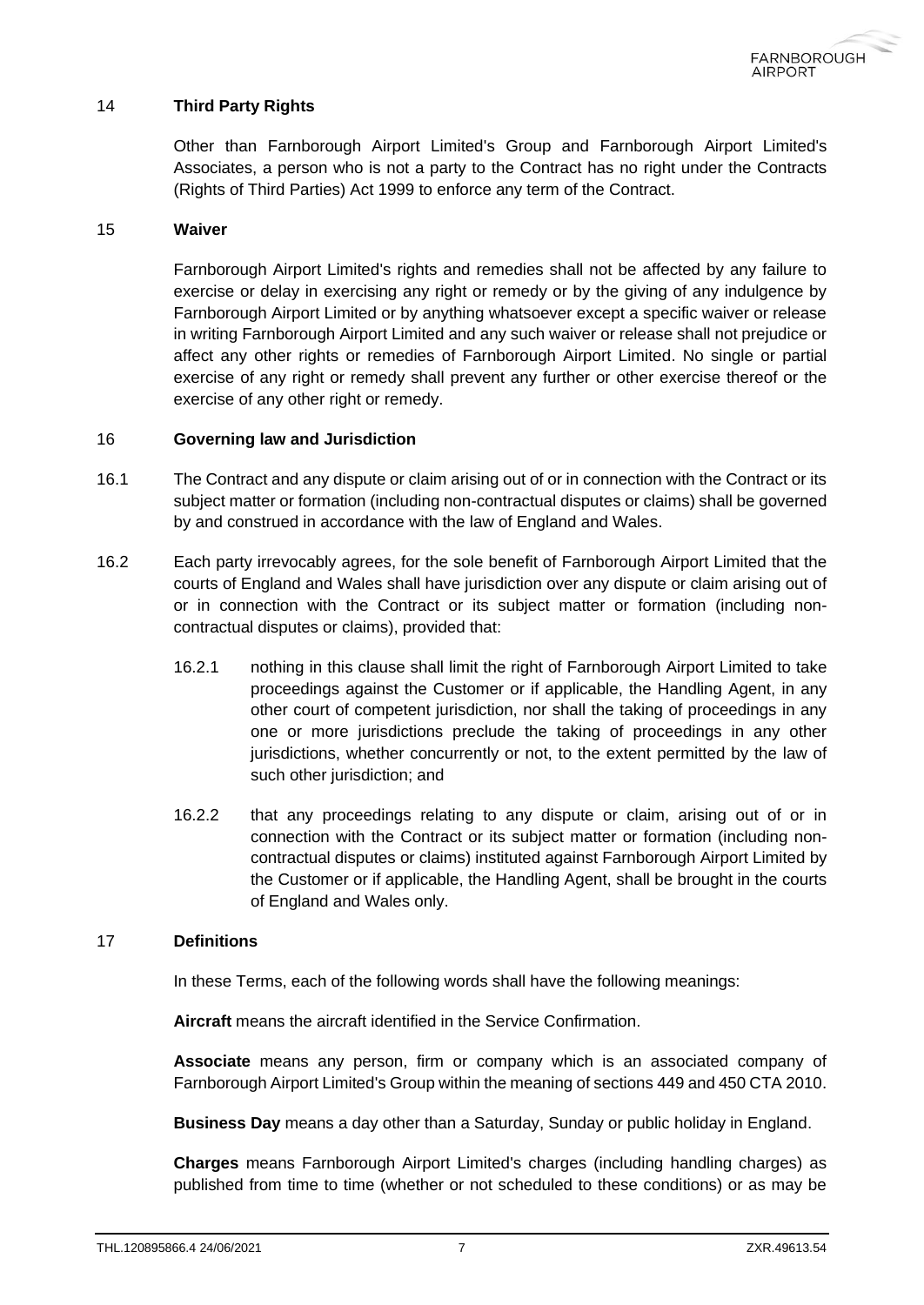otherwise set out in the Service Confirmation. All Charges are stated exclusive of any Value Added Tax which may be chargeable thereon or any other duty, tax or levy imposed by any government or public authority.

**Customer** means the aircraft operator/owner identified in the Service Confirmation or if the identity of a specific Customer is unknown, the person on whose behalf the Handling Agent is acting and who owns or operates or controls the Aircraft as principal.

**Customer Representative** means such person as is notified in writing by the Customer to Farnborough Airport Limited from time to time.

**Farnborough Airport Limited's Group** means Farnborough Airport Limited, any subsidiary of Farnborough Airport Limited, any holding company of Farnborough Airport Limited and any subsidiary of any holding company of Farnborough Airport Limited, from time to time.

**Farnborough Airport Limited Representative** means such person as is notified in writing by Farnborough Airport Limited to the Customer from time to time.

**Goods** means any goods supplied or to be supplied by Farnborough Airport Limited to the Customer at the request of the Customer or the Handling Agent on behalf of the Customer (whether or not included in the Service Confirmation).

**Handling Agent** means the person identified in the Service Confirmation or otherwise identified to Farnborough Airport Limited requesting the supply of Services and/or Goods from Farnborough Airport Limited in respect of the Aircraft (if identified) and on behalf of a Customer.

**SAF** means Sustainable Aviation Fuel, fuel that was been through ASTM International's D4054 Evaluation Process and has been determined by a third party to be equivalent (either neat or as a blend) to conventional jet fuel and has been added to the ASTM D7566 Drop-In Fuel Specification.

**Service** means any services and/or goods supplied or to be supplied by Farnborough Airport Limited to the Customer at Customer's request or the Handling Agent on behalf of the Customer (whether or not included in the Service Confirmation).